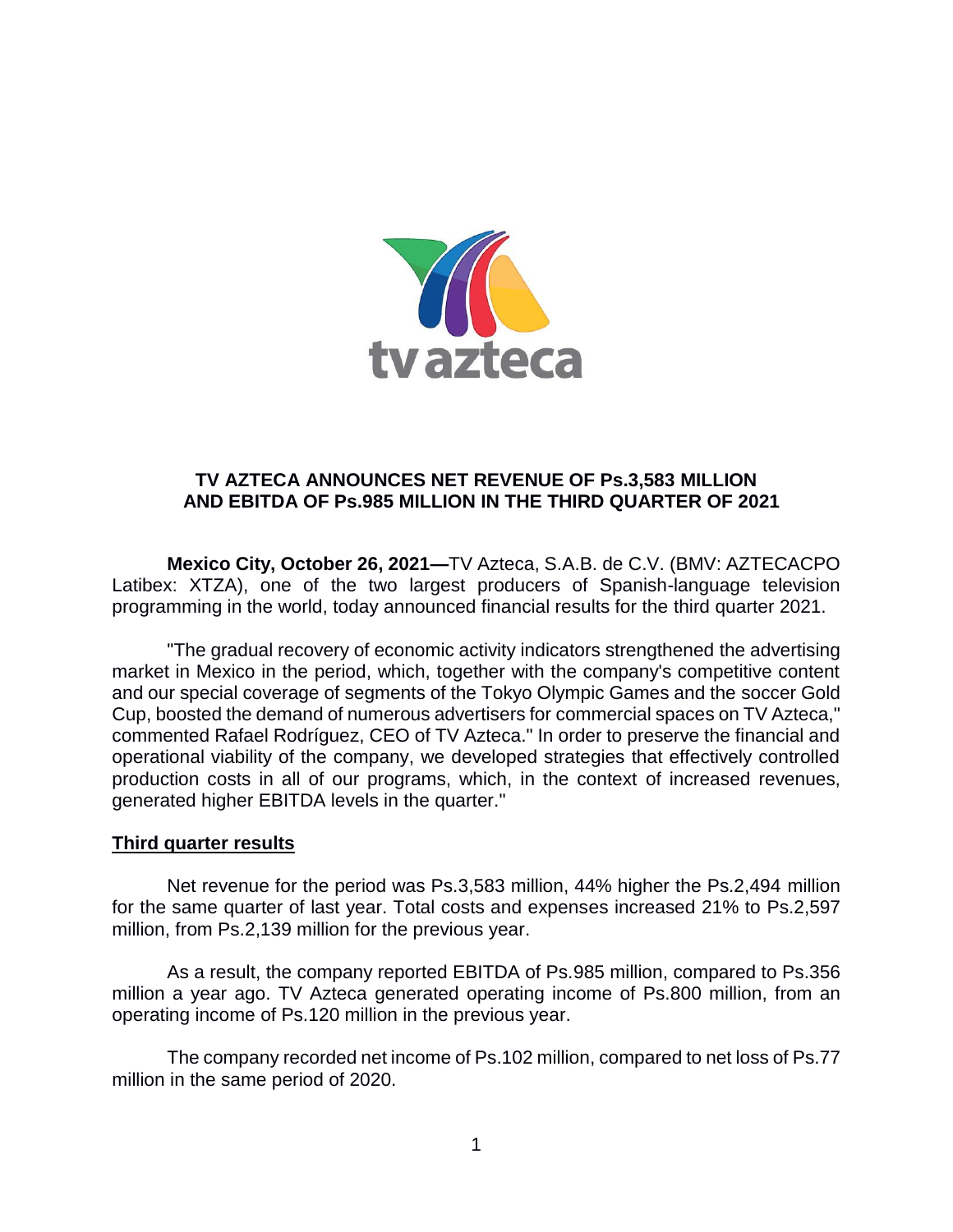|                           | 3Q 2020  | 3TQ2021 | Change  |      |
|---------------------------|----------|---------|---------|------|
|                           |          |         | Ps.     | %    |
| <b>Net sales</b>          | \$2,494  | \$3,583 | \$1,088 | 44%  |
| <b>EBITDA</b>             | \$356    | \$985   | \$630   | ---- |
| <b>Operating result</b>   | \$120    | \$800   | \$680   | ---- |
| Net result                | \$(77)   | \$102   | \$179   | ---- |
| <b>Net result per CPO</b> | \$(0.03) | \$0.03  | \$0.06  | ---- |

Figures in millions of pesos.

EBITDA: Earnings Before Interest, Taxes, Depreciation and Amortization.

The number of CPOs outstanding as of September 30, 2020 was 2,984 million and as of September 30, 2021 was 2,986 million.

#### **Net sales**

The company's advertising sales in Mexico grew 47%, to Ps.3,409 million, from Ps.2,322 million in the previous year, in the context of an improvement in the performance of domestic economic aggregates, as well as the transmission of segments of sporting events such as the Tokyo Olympics and the 2021 soccer Gold Cup.

The sum of revenue of TV Azteca Guatemala and TV Azteca Honduras, as well as the company's content sales outside of Mexico, was Ps.62 million, compared to Ps.59 million the previous year.

Azteca Comunicaciones Perú reported revenue of Ps.112 million from Ps.113 million a year ago. The revenue resulted from telecommunications services and reimbursements from the Peruvian government for maintenance and operation of the fiber optic network.

### **Costs and SG&A Expenses**

Total costs and expenses increased 21% in the quarter as a result of a 17% growth in production, programming and transmission and telecommunications services costs to Ps.2,343 million, from Ps.1,995 million a year ago — together with a 76% increase in selling and administrative expenses, to Ps.254 million, compared to Ps.144 million from the previous year.

The increase in costs, which was lower than the revenue growth this period, reflects strategies that strengthen efficiencies in the content production process, which preserve the operational viability of the company, while maintaining the superior quality of the programming.

The costs of Azteca Comunicaciones Perú were Ps.56 million, from Ps.85 million a year ago. The reduction is mainly due to lower costs for the maintenance of the transmission infrastructure.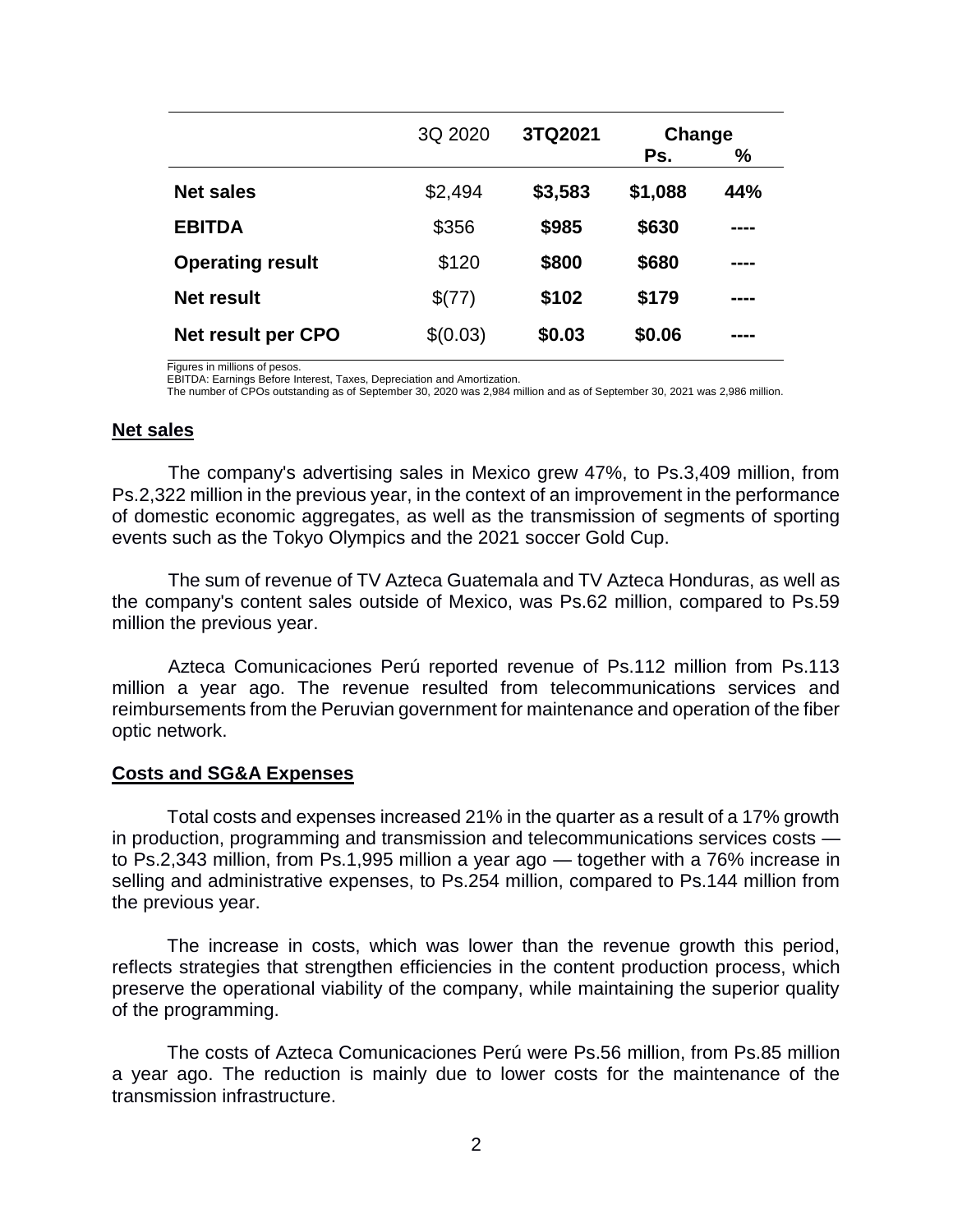The increase in selling and administrative expenses reflects fees related to financial advisory services in the period, partially offset by lower operating, travelling and personnel expenses.

## **EBITDA and net results**

The company's EBITDA was Ps.985 million, compared to Ps.356 million in the same period of the previous year. TV Azteca reported operating income of Ps.800 million, from an operating income of Ps.120 million a year ago.

Significant variations below EBITDA were the following:

Ps.22 million in income from affiliates compared to loss of Ps.132 million a year ago, mainly due to positive results of Grupo Orlegi this period compared to a loss in the same quarter of 2020.

Ps.305 million losses in foreign exchange this period, compared to a profit of Ps.345 million a year ago, as a consequence of the net liability monetary position in dollars together with a depreciation of the exchange rate of the peso against the dollar this period, compared with exchange appreciation the previous year.

A Ps.151 million reduction in assets impairment, due to cancellation of a provision for contingencies related to the Atlas soccer team the previous year.

TV Azteca recorded a net income of Ps.102 million in the quarter, from a net loss of Ps.77 million a year ago.

## **Balance Sheet**

As of September 30, 2021, TV Azteca's debt with cost was Ps.12,642 million, compared to Ps.14,410 million from the previous year. The decrease is mainly due to a reduction in the balance of the company's *Certificados Bursátiles*.

In March, the company announced that it repurchased and canceled Ps.1,211 million of its *Certificados Bursátiles* with a principal of Ps.4,000 million due in 2022, as a consequence of the purchase of Certificates in the secondary market.

The balance of cash and cash equivalents at the end of the quarter totaled Ps.3,646 million, compared to Ps.1,782 million a year ago. The company's net debt as of September 30, 2021 was Ps.8,996 million, from Ps.12,628 million from the previous year.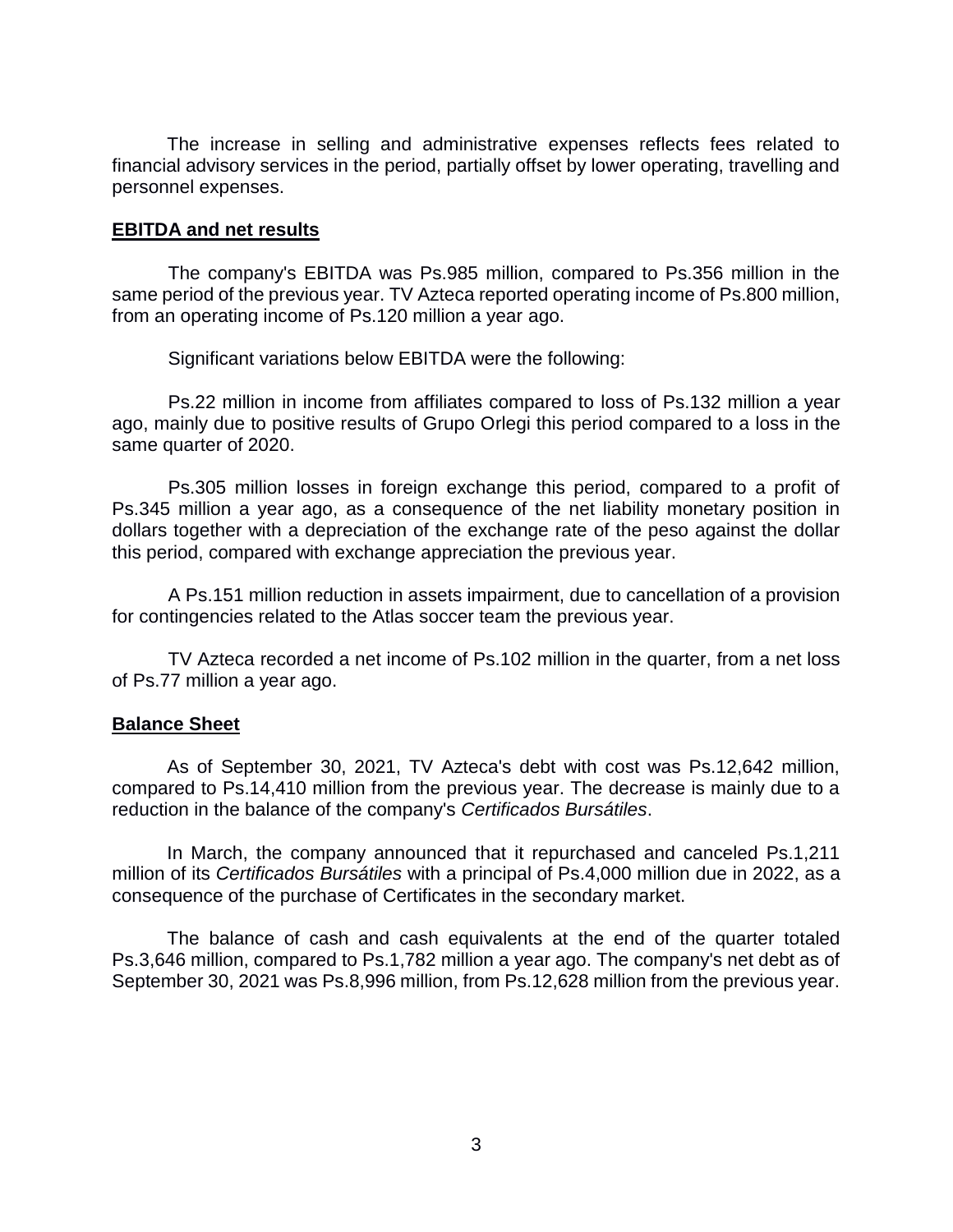#### **Nine months' results**

Net sales for the first nine months of 2021 grew 35%, to Ps.9,232 million, from Ps.6,813 million in the same period of 2020, largely as a result of higher demand for advertising space in the context recovery of economic activity indicators in Mexico.

Total costs and expenses were Ps.6,960 million, an increase of 6% from Ps.6,588 million in the same period of the previous year. As of result, TV Azteca reported EBITDA of Ps.2,271 million, compared to Ps.225 million in the first nine months of the previous year. Operating income was Ps.1,720 million, from a loss of Ps.529 million a year ago.

The company recorded a net profit of Ps.103 million, compared to a loss of Ps.3,560 million in the same period of 2020.

|                         | 9M 2020   | 9M 2021 | Change  |      |
|-------------------------|-----------|---------|---------|------|
|                         |           |         | Ps.     | %    |
| <b>Net sales</b>        | \$6,813   | \$9,232 | \$2,419 | 35%  |
| <b>EBITDA</b>           | \$225     | \$2,271 | \$2,046 | ---- |
| <b>Operating result</b> | \$(529)   | \$1,720 | \$2,249 | ---- |
| <b>Net result</b>       | \$(3,560) | \$103   | \$3,664 | ---- |
| Net result per CPO      | \$(1.19)  | \$0.03  | \$1.23  | ---- |

Figures in millions of pesos.

EBITDA: Earnings Before Interest, Taxes, Depreciation and Amortization.

The number of CPOs outstanding as of September 30, 2020 was 2,984 million and as of September 30, 2021 was 2,986 million.

#### **About TV Azteca**

TV Azteca is one of the two largest producers of Spanish-language television programming in the world, operating four television networks in Mexico: Azteca uno, Azteca 7,<br>adn40 and a+, through more than 300 owned and opera platforms and social networks in Mexico.

TV Azteca is a Grupo Salinas company (www.gruposalinas.com), a group of dynamic, fast growing, and technologically advanced companies focused on creating: economic value through market innovation and goods and services that improve standards of living; social value to improve community wellbeing; and environmental value by reducing the negative impact of its business activities. Created by Mexican entrepreneur Ricardo B. Salinas (www.ricardosalinas.com), Grupo Salinas operates as a management development<br>and decision forum for the top leaders of member c (www.grupoelektra.com.mx), Banco Azteca (www.bancoazteca.com.mx), Purpose Financial (havepurpose.com), Afore Azteca (www.aforeazteca.com.mx), Seguros Azteca (www.segurosazteca.com.mx), Punto Casa de Bolsa (www.puntocasadebolsa.mx), Totalplay (irtotalplay.mx; www.totalplay.com.mx) and Totalplay Empresarial<br>(totalplayempresarial.com.mx). TV Azteca and Grupo Elektra trade shares  operates independently, with its own management, board of directors and shareholders. Grupo Salinas has no equity holdings. The group of companies shares a common vision, values and strategies for achieving rapid growth, superior results and world-class performance.

Except for historical information, the matters discussed in this press release are concepts about the future that involve risks and uncertainty that may cause actual results to differ<br>materially from those projected. Other

**Investor Relations:**

**Bruno Rangel** Grupo Salinas Tel. +52 (55) 2601-5400, ext. 11502 jrangelk@gruposalinas.com.mx

**Rolando Villarreal** TV Azteca, S.A.B. de C.V. Tel. +52 (55) 2601-5400, ext. 11508 [rvillarreal@tvazteca.com.mx](mailto:rvillarreal@tvazteca.com.mx)

**Press Relations: Luciano Pascoe** Tel. +52 (55) 1720 1313 ext. 36553 [lpascoe@gruposalinas.com.mx](mailto:lpascoe@gruposalinas.com.mx)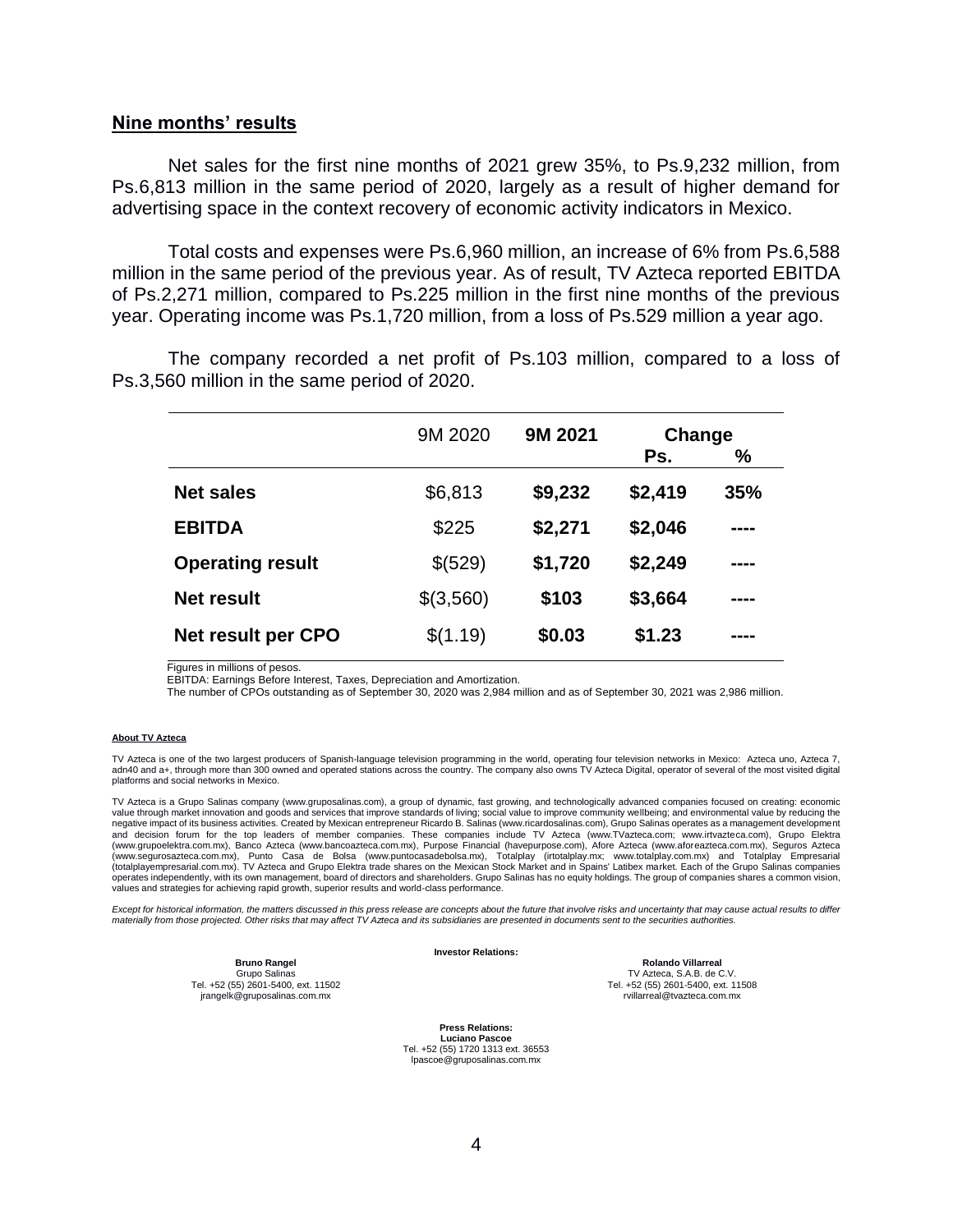## **TV AZTECA, S.A.B. DE C.V. AND SUBSIDIARIES CONSOLIDATED RESULTS OF OPERATIONS (Millions of Mexican pesos of September 30 of 2020 and 2021 )**

|                                                |    |           | Third Quarter of : |    |               |     |    |        |      |
|------------------------------------------------|----|-----------|--------------------|----|---------------|-----|----|--------|------|
|                                                |    | 2020      |                    |    | 2021          |     |    |        |      |
|                                                |    |           |                    |    |               |     |    | Change |      |
| Net revenue                                    | Ps |           | 2,494 100% Ps      |    | 3,583 100% Ps |     |    | 1,088  | 44%  |
| Programming, production and transmission costs |    | 1,995     | 80%                |    | 2,343         | 65% |    | 348    | 17%  |
| Selling and administrative expenses            |    | 144       | 6%                 |    | 254           | 7%  |    | 110    | 76%  |
| Total costs and expenses                       |    | 2,139     | 86%                |    | 2,597         | 72% |    | 458    | 21%  |
| <b>EBITDA</b>                                  |    | 356       | 14%                |    | 985           | 28% |    | 630    | 177% |
| Depreciation and amortization                  |    | 179       |                    |    | 166           |     |    | (13)   |      |
| Other expense -Net                             |    | 57        |                    |    | 20            |     |    | (37)   |      |
| <b>Operating profit</b>                        |    | 120       | 5%                 |    | 800           | 22% |    | 680    | 567% |
| Equity in income from affiliates               |    | (132)     |                    |    | 22            |     |    | 154    |      |
| Comprehensive financing result:                |    |           |                    |    |               |     |    |        |      |
| Interest expense                               |    | (316)     |                    |    | (264)         |     |    | 52     |      |
| Other financing expense                        |    | (49)      |                    |    | (13)          |     |    | 36     |      |
| Interest income                                |    | 18        |                    |    | 29            |     |    | 11     |      |
| Exchange loss -Net                             |    | 345       |                    |    | (305)         |     |    | (649)  |      |
|                                                |    | (1)       |                    |    | (552)         |     |    | (551)  |      |
| Income before the following provision          |    | (14)      | $-1%$              |    | 269           | 8%  |    | 283    |      |
| Provision for income tax                       |    | (184)     |                    |    | (167)         |     |    | 17     |      |
| (Loss) Profit from continuing operations       |    | (198)     |                    |    | 102           |     |    | 300    |      |
| Impairment of long-live assets                 |    | (30)      |                    |    |               |     |    | 30     |      |
| Profit (loss) from discontinued operations     |    | 151       |                    |    |               |     |    | (151)  |      |
| Net income                                     | Ps | (77)      |                    | Ps | 102           |     | Ps | 179    |      |
| Non-controlling share in net profit            | Ps | $\pmb{0}$ |                    | Ps | (1)           |     | Ps | (1)    |      |
| Controlling share in net profit                | Ps | (77)      | -3% Ps             |    | 103           | 3%  | Ps | 180    |      |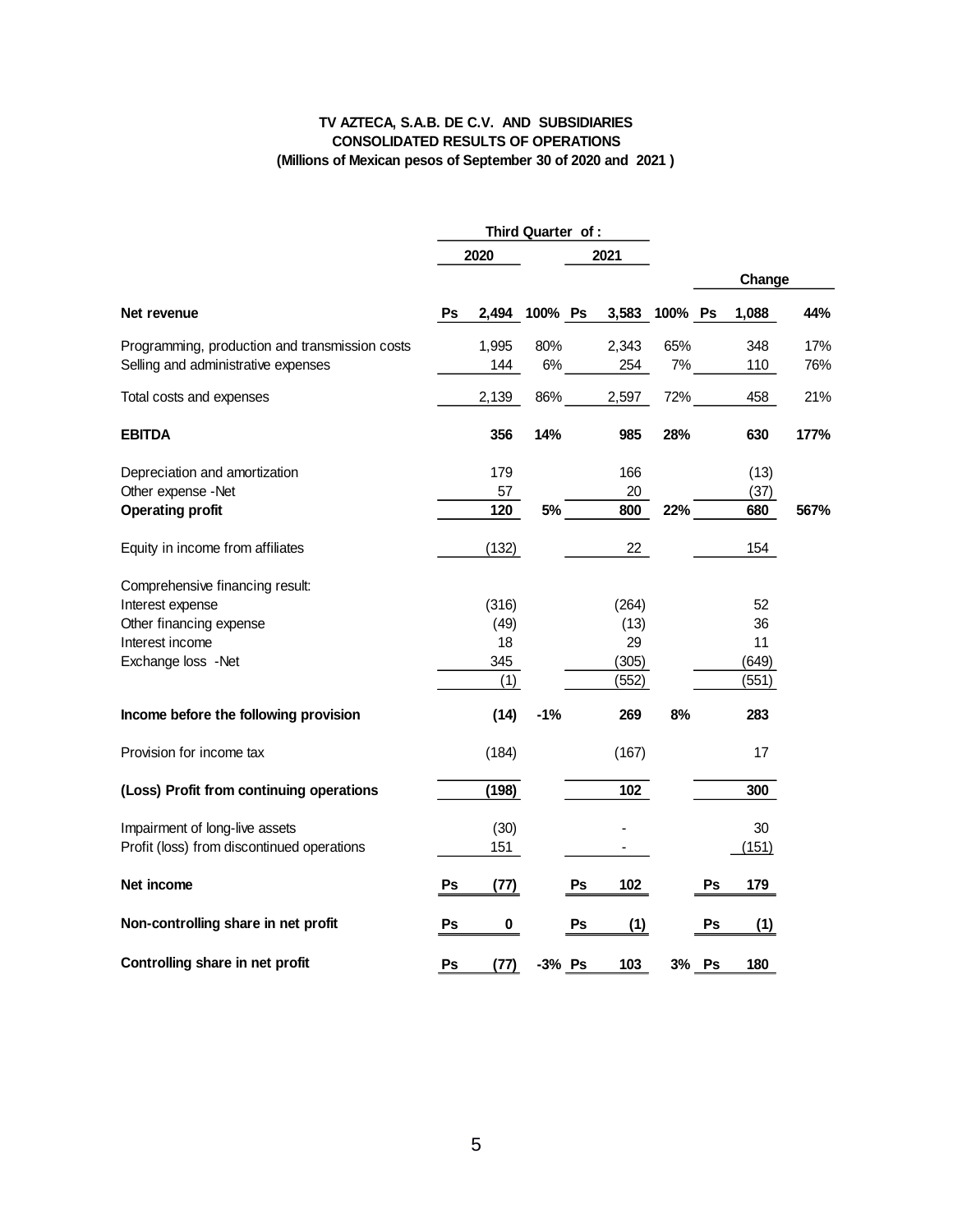#### **TV AZTECA, S.A.B. DE C.V. AND SUBSIDIARIES CONSOLIDATED RESULTS OF OPERATIONS (Millions of Mexican pesos of September 30 of 2020 and 2021 )**

|                                                |    | Period ended September 30, |               |    |               |     |       |        |      |
|------------------------------------------------|----|----------------------------|---------------|----|---------------|-----|-------|--------|------|
|                                                |    | 2020                       |               |    | 2021          |     |       |        |      |
|                                                |    |                            |               |    |               |     |       | Change |      |
| Net revenue                                    | Ps |                            | 6,813 100% Ps |    | 9,232 100% Ps |     |       | 2,419  | 35%  |
| Programming, production and transmission costs |    | 6,112                      | 90%           |    | 6,313         | 68% |       | 201    | 3%   |
| Selling and administrative expenses            |    | 476                        | 7%            |    | 648           | 7%  |       | 172    | 36%  |
| Total costs and expenses                       |    | 6,588                      | 97%           |    | 6,960         | 75% |       | 373    | 6%   |
| <b>EBITDA</b>                                  |    | 225                        | 3%            |    | 2,271         | 25% |       | 2,046  | 907% |
| Depreciation and amortization                  |    | 546                        |               |    | 489           |     |       | (57)   |      |
| Other expense -Net                             |    | 208                        |               |    | 62            |     |       | (146)  |      |
| <b>Operating profit</b>                        |    | (529)                      | $-8%$         |    | 1,720         | 19% |       | 2,249  |      |
| Equity in income from affiliates               |    | (85)                       |               |    | 51            |     |       | 136    |      |
| Comprehensive financing result:                |    |                            |               |    |               |     |       |        |      |
| Interest expense                               |    | (995)                      |               |    | (805)         |     |       | 190    |      |
| Other financing expense                        |    | (312)                      |               |    | (299)         |     |       | 12     |      |
| Interest income                                |    | 58                         |               |    | 63            |     |       | 4      |      |
| Exchange Gain -Net                             |    | (1, 211)                   |               |    | (274)         |     |       | 937    |      |
|                                                |    | (2,460)                    |               |    | (1, 316)      |     |       | 1,143  |      |
| Income before the following provision          |    | (3,073)                    | $-45%$        |    | 456           | 5%  |       | 3,528  |      |
| Provision for income tax                       |    | (544)                      |               |    | (352)         |     |       | 192    |      |
| (Loss) Profit from continuing operations       |    | (3, 617)                   |               |    | 103           |     |       | 3,721  |      |
| Impairment of long-live assets                 |    | (94)                       |               |    |               |     |       | 94     |      |
| Profit (loss) from discontinued operations     |    | 151                        |               |    |               |     |       | (151)  |      |
| Net income                                     | Ps | (3,560)                    |               | Ps | 103           |     | Ps    | 3,664  |      |
| Non-controlling share in net profit            | Ps | 1                          |               | Ps | (0)           |     | Ps    | (2)    |      |
| Controlling share in net profit                | Ps | (3, 561)                   | -52% Ps       |    | 104           |     | 1% Ps | 3,665  |      |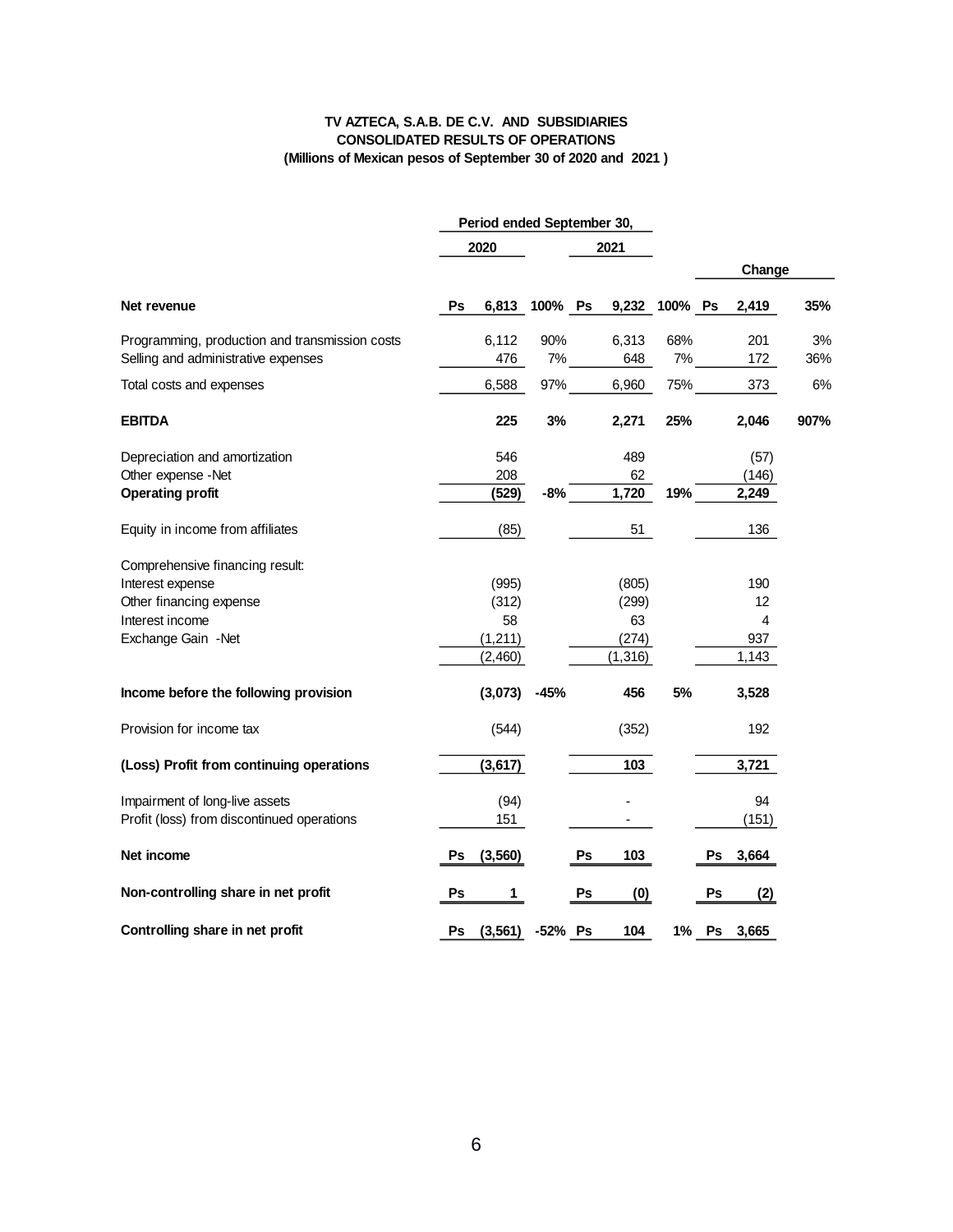## **TV AZTECA, S.A.B. DE C.V. AND SUBSIDIARIES CONSOLIDATED BALANCE SHEETS (Millions of Mexican pesos of September 30 of 2020 and 2021)**

|                                     |    | At September 30 |    |        |    |          |        |
|-------------------------------------|----|-----------------|----|--------|----|----------|--------|
|                                     |    | 2020            |    | 2021   |    |          |        |
| <b>Current assets:</b>              |    |                 |    |        |    | Change   |        |
| Cash and cash equivalents           | Ps | 1,782           | Ps | 3,646  | Ps | 1,864    |        |
| Accounts receivable                 |    | 4,002           |    | 3,583  |    | (419)    |        |
| Other current assets                |    | 2,564           |    | 2,225  |    | (339)    |        |
| <b>Total current assets</b>         |    | 8,348           |    | 9,454  |    | 1,106    | 13%    |
| Accounts receivable                 |    | 52              |    | 233    |    | 181      |        |
| <b>Exhibition rights</b>            |    | 2,697           |    | 1,989  |    | (708)    |        |
| Property, plant and equipment-Net   |    | 3,328           |    | 2,974  |    | (354)    |        |
| Television concessions-Net          |    | 9,457           |    | 9,452  |    | (5)      |        |
| Other assets                        |    | 1,318           |    | 738    |    | (580)    |        |
| Deferred income tax asset           |    | 2,201           |    | 1,970  |    | (231)    |        |
| <b>Total long term assets</b>       |    | 19,053          |    | 17,356 |    | (1,697)  | $-9%$  |
| <b>Total assets</b>                 | Ps | 27,401          | Ps | 26,810 | Ps | (591)    | $-2%$  |
| <b>Current liabilities:</b>         |    |                 |    |        |    |          |        |
| Short-term debt                     | Ps | 174             | Ps | 2,799  | Ps | 2,625    |        |
| Other current liabilities           |    | 5,917           |    | 7,142  |    | 1,225    |        |
| <b>Total current liabilities</b>    |    | 6,091           |    | 9,942  |    | 3,850    | 63%    |
| Long-term debt:                     |    |                 |    |        |    |          |        |
| <b>Securities Certificates</b>      |    | 3,967           |    |        |    | (3,967)  |        |
| Long-term debt                      |    | 10,269          |    | 9,843  |    | (426)    |        |
| Total long-term debt                |    | 14,236          |    | 9,843  |    | (4, 393) | $-31%$ |
| Other long term liabilities:        |    |                 |    |        |    |          |        |
| Advertising advances                |    | 5,626           |    | 4,416  |    | (1,210)  |        |
| Deferred income tax                 |    | 665             |    | 567    |    | (98)     |        |
| Other long term liabilities         |    | 779             |    | 620    |    | (159)    |        |
| Total other long-term liabilities   |    | 7,070           |    | 5,602  |    | (1, 467) | $-21%$ |
| <b>Total liabilities</b>            |    | 27,397          |    | 25,387 |    | (2,010)  | -7%    |
| <b>Total stockholders' equity</b>   |    | 4               |    | 1,423  |    | 1,419    |        |
| <b>Total liabilities and equity</b> | Ps | 27,401          | Ps | 26,810 | Ps | (591)    | $-2%$  |